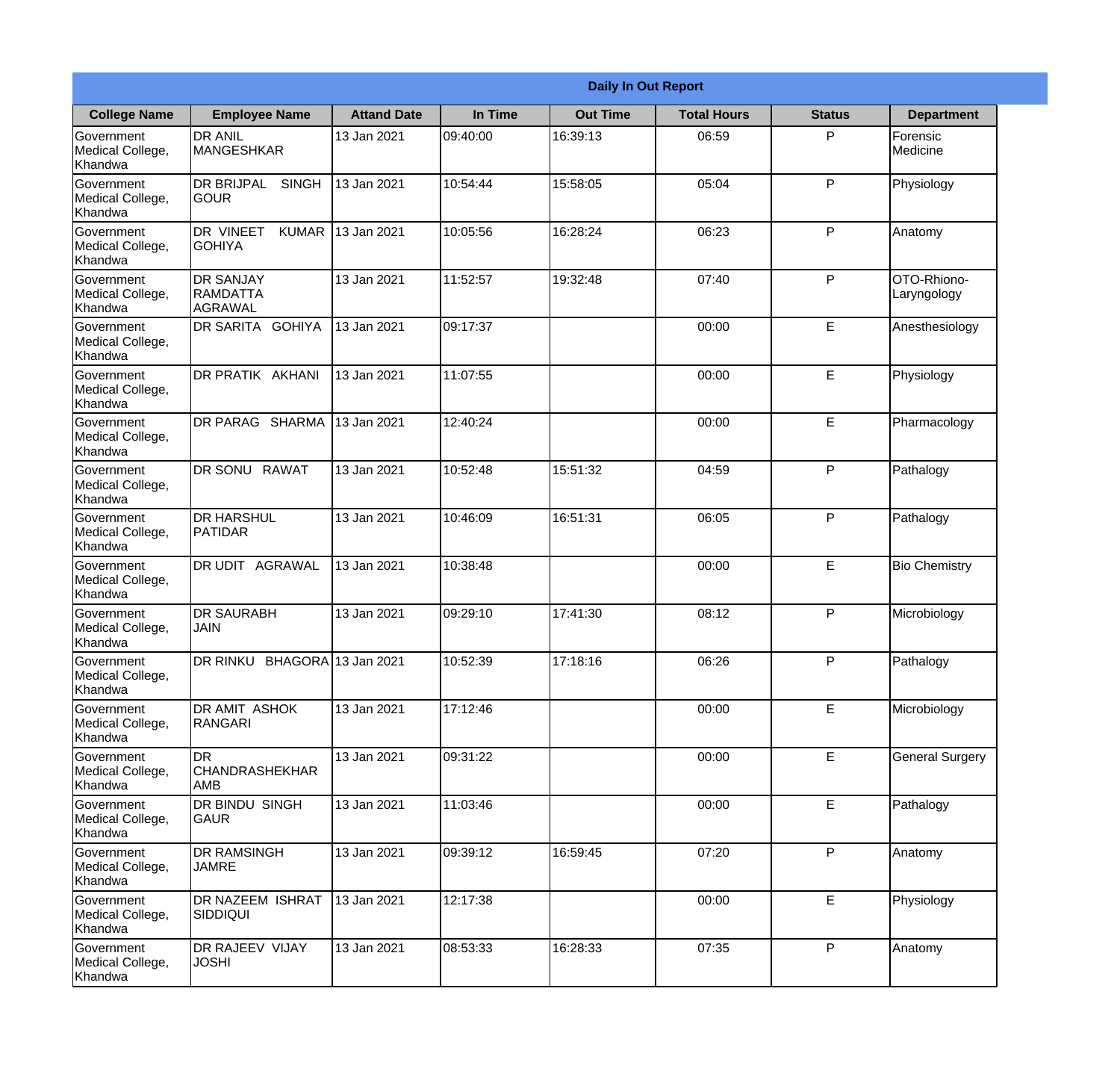| <b>Designation</b>                  | <b>Category</b>     |
|-------------------------------------|---------------------|
| <b>Assistant Professor</b>          | Para Clinical       |
| Demonstrator/Tutor                  | Non Clinical        |
| Professor                           | Non Clinical        |
| Professor                           | Clinical            |
| Professor                           | Clinical            |
| <b>Assistant Professor</b>          | Non Clinical        |
| Professor                           | Para Clinical       |
| Demonstrator/Tutor   Para Clinical  |                     |
| <b>Assistant Professor</b>          | Para Clinical       |
| Associate Professor Non Clinical    |                     |
| Associate Professor   Para Clinical |                     |
| Assistant Professor   Para Clinical |                     |
| Professor                           | Para Clinical       |
| Assistant Professor   Clinical      |                     |
| Associate Professor Para Clinical   |                     |
| Demonstrator/Tutor   Non Clinical   |                     |
| Professor                           | <b>Non Clinical</b> |
| Assistant Professor   Non Clinical  |                     |

**Daily In Out Report**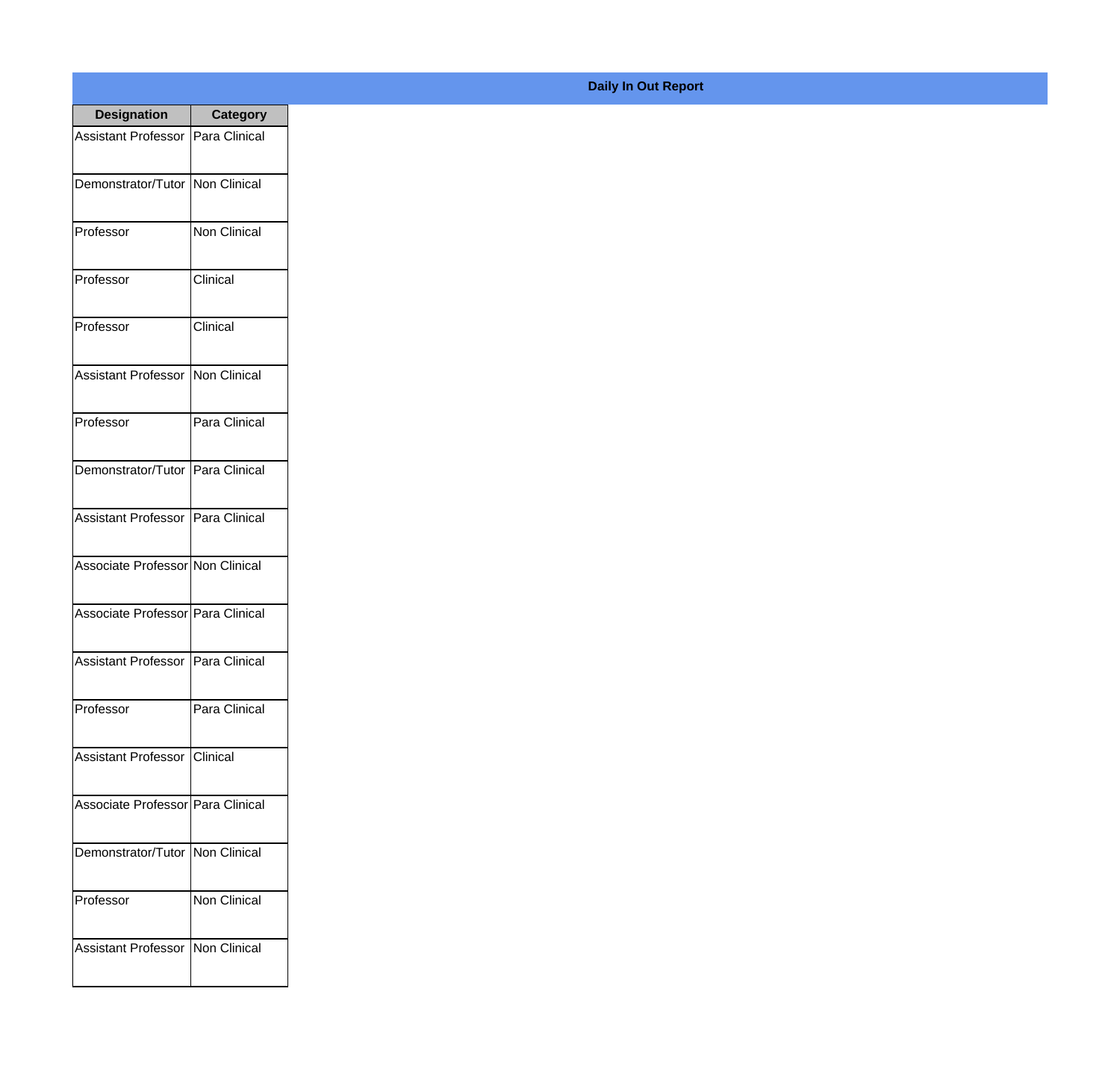|                                                  |                                                       |             |          |          | <b>Daily In Out Report</b> |              |                                           |
|--------------------------------------------------|-------------------------------------------------------|-------------|----------|----------|----------------------------|--------------|-------------------------------------------|
| <b>Government</b><br>Medical College,<br>Khandwa | DR DWARKA PRASAD 13 Jan 2021<br><b>GOTHRE</b>         |             | 10:43:32 | 18:25:56 | 07:42                      | P            | <b>Bio Chemistry</b>                      |
| Government<br>Medical College,<br>Khandwa        | <b>DR SOUMITRA</b><br><b>I</b> SETHIA                 | 13 Jan 2021 | 10:06:28 | 19:31:01 | 09:25                      | $\mathsf{P}$ | Community<br>Medicine                     |
| <b>Government</b><br>Medical College,<br>Khandwa | DR LEENA PARIHAR                                      | 13 Jan 2021 | 11:18:06 | 17:09:57 | 05:51                      | P            | Community<br>Medicine                     |
| <b>Government</b><br>Medical College,<br>Khandwa | <b>MR PIYUSH KUMAR</b><br><b>MISHRA</b>               | 13 Jan 2021 | 11:10:46 | 18:34:05 | 07:24                      | $\mathsf{P}$ | Community<br>Medicine                     |
| Government<br>Medical College,<br>Khandwa        | DR SACHIN PARMAR 13 Jan 2021                          |             | 10:42:09 |          | 00:00                      | E            | Community<br>Medicine                     |
| Government<br>Medical College,<br>Khandwa        | DR PRAMILA VERMA                                      | 13 Jan 2021 | 11:56:51 | 18:40:03 | 06:44                      | $\mathsf{P}$ | Paediatrics                               |
| <b>Government</b><br>Medical College,<br>Khandwa | <b>DR DURGESH</b><br>SONARE                           | 13 Jan 2021 | 10:25:58 |          | 00:00                      | E            | Dermatology, Ven<br>ereology &<br>Leprosy |
| <b>Government</b><br>Medical College,<br>Khandwa | DR MANOJ BALKE                                        | 13 Jan 2021 | 09:12:03 | 17:11:46 | 07:59                      | $\mathsf{P}$ | Ophthalmology                             |
| Government<br>Medical College,<br>Khandwa        | <b>DR GARIMA</b><br>AGRAWAL<br>VARSHNEY               | 13 Jan 2021 | 10:39:05 |          | 00:00                      | E            | Paediatrics                               |
| Government<br>Medical College,<br>Khandwa        | DR SIDDHARTH<br><b>BANODE</b>                         | 13 Jan 2021 | 08:54:13 | 15:50:26 | 06:56                      | $\mathsf{P}$ | Pharmacology                              |
| <b>Government</b><br>Medical College,<br>Khandwa | <b>DR PRIYA KAPOOR</b><br>KAPOOR                      | 13 Jan 2021 | 10:15:28 | 16:50:29 | 06:35                      | P            | Pathalogy                                 |
| Government<br>Medical College,<br>Khandwa        | <b>DR SAPNA</b><br><b>MAHESHRAM</b>                   | 13 Jan 2021 | 10:34:30 | 14:45:21 | 04:11                      | P            | Community<br>Medicine                     |
| Government<br>Medical College,<br>Khandwa        | DR RAJENDRA<br><b>SINGH MANDLOI</b>                   | 13 Jan 2021 | 10:54:51 | 18:09:29 | 07:15                      | P            | <b>Bio Chemistry</b>                      |
| <b>Government</b><br>Medical College,<br>Khandwa | <b>DR SEEMA</b><br><b>SUDHAKARRAO</b><br><b>SUTAY</b> | 13 Jan 2021 | 10:30:06 | 17:12:34 | 06:42                      | P            | Forensic<br>Medicine                      |
| Government<br>Medical College,<br>Khandwa        | <b>DR AJAY</b><br>NARWARIYA                           | 13 Jan 2021 | 10:13:46 | 17:08:27 | 06:55                      | $\mathsf{P}$ | Microbiology                              |
| Government<br>Medical College,<br>Khandwa        | <b>DR NISHA</b><br><b>KAITHWAS</b>                    | 13 Jan 2021 | 10:19:35 | 13:44:54 | 03:25                      | P            | Psychiatry                                |
| Government<br>Medical College,<br>Khandwa        | DR ANANT<br><b>TUKARAM PAWAR</b>                      | 13 Jan 2021 | 13:35:20 | 19:30:52 | 05:55                      | P            | Community<br>Medicine                     |
| Government<br>Medical College,<br>Khandwa        | DR SHAIKH M.KHALIQ                                    | 13 Jan 2021 | 11:40:59 |          | 00:00                      | E            | <b>Bio Chemistry</b>                      |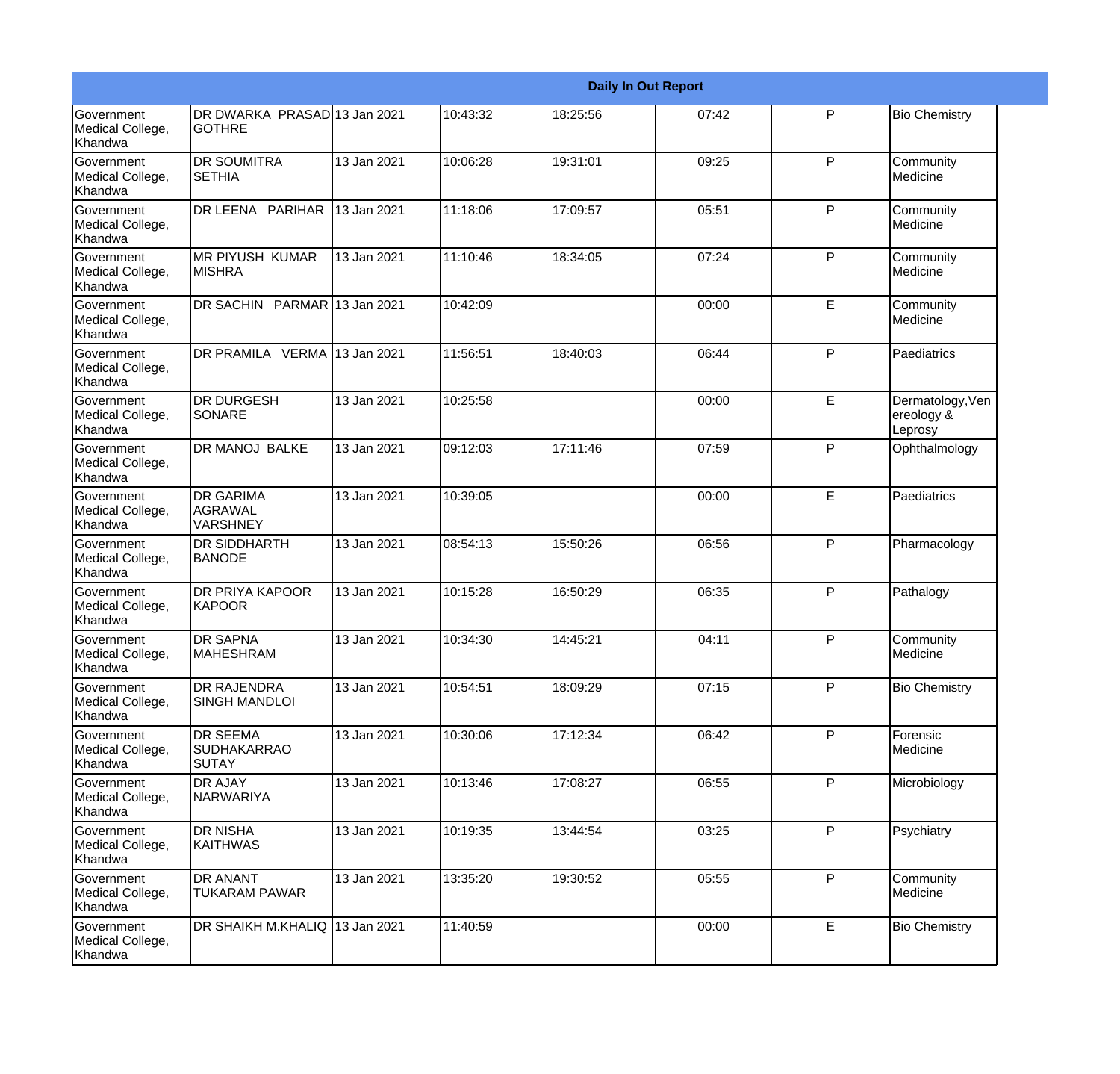| Demonstrator/Tutor Non Clinical     |               |
|-------------------------------------|---------------|
| Assistant Professor Para Clinical   |               |
|                                     |               |
| Assistant Professor Para Clinical   |               |
| Statistician                        | Para Clinical |
|                                     |               |
| Assistant Professor   Para Clinical |               |
| Professor                           | Clinical      |
|                                     |               |
| Assistant Professor Clinical        |               |
| Assistant Professor Clinical        |               |
|                                     |               |
| Associate Professor Clinical        |               |
| Associate Professor Para Clinical   |               |
|                                     |               |
| Demonstrator/Tutor Para Clinical    |               |
| Associate Professor   Para Clinical |               |
| Demonstrator/Tutor Non Clinical     |               |
|                                     |               |
| Professor                           | Para Clinical |
| Demonstrator/Tutor Para Clinical    |               |
|                                     |               |
| Assistant Professor Clinical        |               |
| Professor                           | Para Clinical |
|                                     |               |
| Professor                           | Non Clinical  |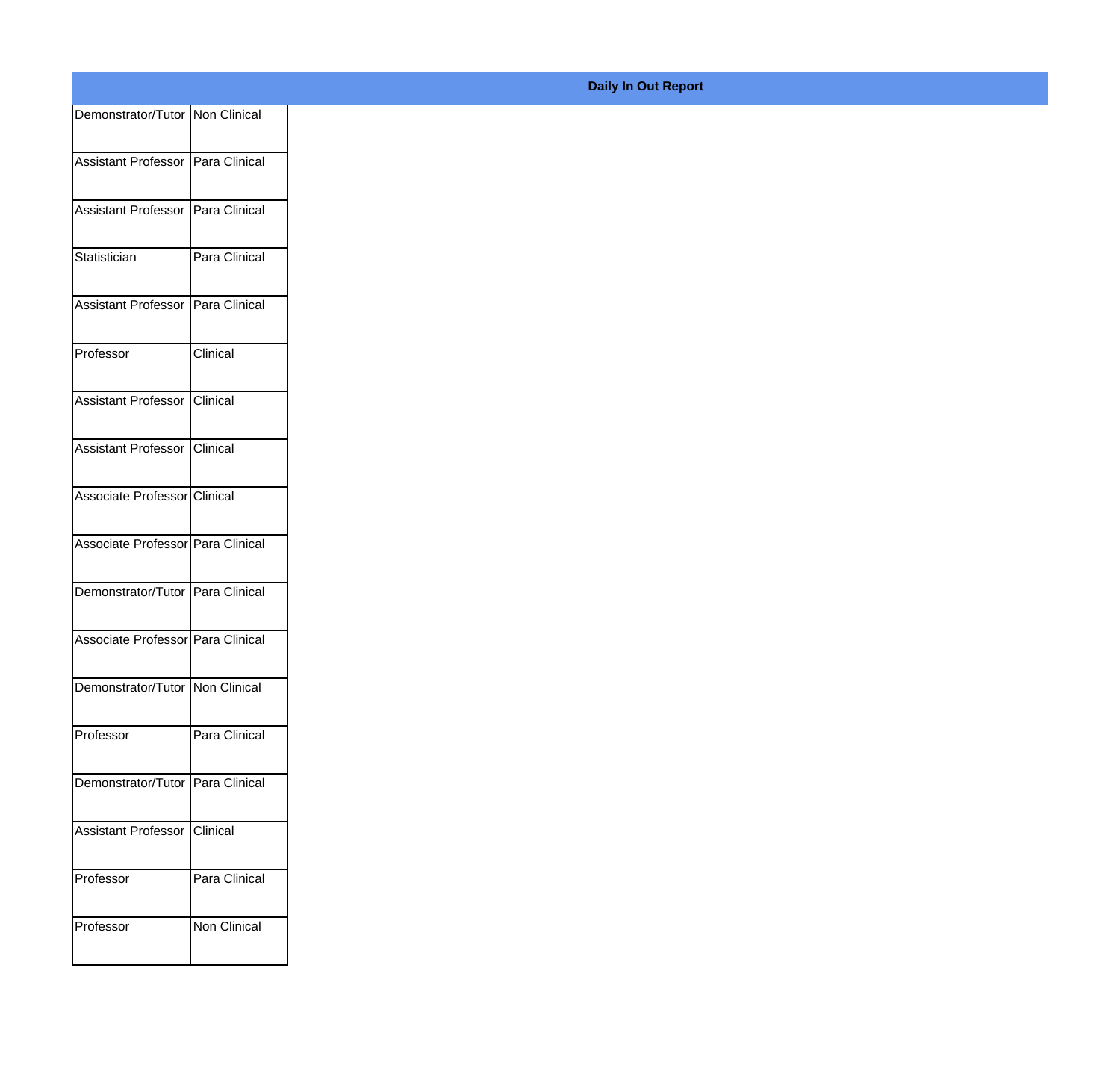|                                           |                                                |             |          |          | <b>Daily In Out Report</b> |              |                             |
|-------------------------------------------|------------------------------------------------|-------------|----------|----------|----------------------------|--------------|-----------------------------|
| Government<br>Medical College,<br>Khandwa | <b>DR RAJU</b>                                 | 13 Jan 2021 | 10:32:15 | 17:01:50 | 06:29                      | P            | Forensic<br>Medicine        |
| Government<br>Medical College,<br>Khandwa | <b>DR MAHENDRA</b><br><b>PANWAR</b>            | 13 Jan 2021 | 09:40:59 |          | 00:00                      | E            | Orthopaedics                |
| Government<br>Medical College,<br>Khandwa | <b>DR SITARAM</b><br><b>SOLANKI</b>            | 13 Jan 2021 | 09:32:39 | 17:00:24 | 07:28                      | P            | Forensic<br>Medicine        |
| Government<br>Medical College,<br>Khandwa | <b>DR RANJEET</b><br><b>BADOLE</b>             | 13 Jan 2021 | 09:58:06 |          | 00:00                      | E            | <b>General Medicine</b>     |
| Government<br>Medical College,<br>Khandwa | <b>DR ARUN KUMAR</b><br>PARGI                  | 13 Jan 2021 | 09:48:03 |          | 00:00                      | E            | <b>General Surgery</b>      |
| Government<br>Medical College,<br>Khandwa | <b>DR ASHOK</b><br><b>BHAUSAHEB NAJAN</b>      | 13 Jan 2021 | 09:53:38 |          | 00:00                      | E            | Forensic<br>Medicine        |
| Government<br>Medical College,<br>Khandwa | <b>DR NITESHKUMAR</b><br>KISHORILAL<br>RATHORE | 13 Jan 2021 | 09:56:59 | 16:58:14 | 07:02                      | P            | Pharmacology                |
| Government<br>Medical College,<br>Khandwa | <b>DR PRIYESH</b><br><b>MARSKOLE</b>           | 13 Jan 2021 | 10:26:16 | 18:32:50 | 08:06                      | $\mathsf{P}$ | Community<br>Medicine       |
| Government<br>Medical College,<br>Khandwa | <b>DR SANGEETA</b><br><b>CHINCHOLE</b>         | 13 Jan 2021 | 11:00:21 |          | 00:00                      | E            | Physiology                  |
| Government<br>Medical College,<br>Khandwa | DR NEERAJ KUMAR                                | 13 Jan 2021 | 09:27:12 | 17:07:49 | 07:40                      | $\mathsf{P}$ | Dentisry                    |
| Government<br>Medical College,<br>Khandwa | DR VIJAY NAYAK                                 | 13 Jan 2021 | 11:19:12 | 16:40:43 | 05:21                      | P            | Anatomy                     |
| Government<br>Medical College,<br>Khandwa | DR SUNIL BAJOLIYA 13 Jan 2021                  |             | 10:16:53 |          | 00:00                      | E            | OTO-Rhiono-<br>Laryngology  |
| Government<br>Medical College,<br>Khandwa | DR NISHA MANDLOI<br>PANWAR                     | 13 Jan 2021 | 09:26:30 | 17:08:13 | 07:42                      | P            | Obstetrics &<br>Gynaecology |
| Government<br>Medical College,<br>Khandwa | DR NANDINI DIXIT                               | 13 Jan 2021 | 11:12:52 |          | 00:00                      | E            | Paediatrics                 |
| Government<br>Medical College,<br>Khandwa | <b>DR SATISH</b><br><b>CHANDEL</b>             | 13 Jan 2021 | 11:24:08 |          | 00:00                      | E            | Pharmacology                |
| Government<br>Medical College,<br>Khandwa | <b>DR JITENDRA</b><br><b>AHIRWAR</b>           | 13 Jan 2021 | 10:04:42 | 17:02:08 | 06:58                      | P            | Pathalogy                   |
| Government<br>Medical College,<br>Khandwa | <b>DR MUKTESHWARI</b><br><b>GUPTA</b>          | 13 Jan 2021 | 10:29:02 | 17:50:15 | 07:21                      | $\mathsf{P}$ | Pharmacology                |
| Government<br>Medical College,<br>Khandwa | DR PURTI AGARWAL<br>SAINI                      | 13 Jan 2021 | 10:42:16 | 16:34:44 | 05:52                      | $\mathsf{P}$ | Pathalogy                   |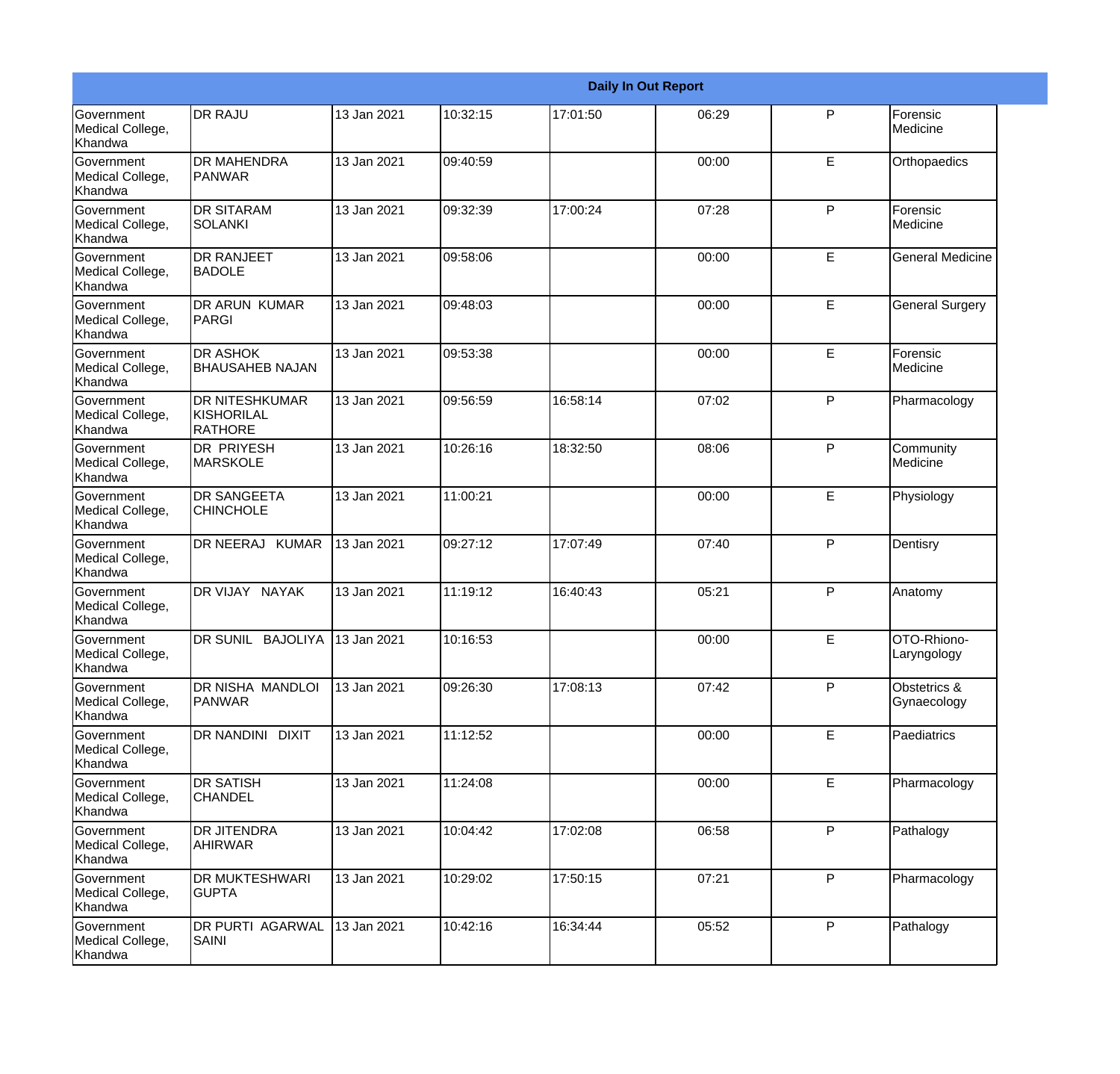| Demonstrator/Tutor Para Clinical    |  |
|-------------------------------------|--|
| Assistant Professor Clinical        |  |
| Demonstrator/Tutor Para Clinical    |  |
| Assistant Professor Clinical        |  |
| Assistant Professor Clinical        |  |
| Associate Professor Para Clinical   |  |
| Demonstrator/Tutor Para Clinical    |  |
| Associate Professor Para Clinical   |  |
| Demonstrator/Tutor Non Clinical     |  |
| Assistant Professor Clinical        |  |
| Associate Professor Non Clinical    |  |
| Assistant Professor Clinical        |  |
| Associate Professor Clinical        |  |
| Assistant Professor Clinical        |  |
| Assistant Professor Para Clinical   |  |
| Demonstrator/Tutor   Para Clinical  |  |
| Demonstrator/Tutor Para Clinical    |  |
|                                     |  |
| Assistant Professor   Para Clinical |  |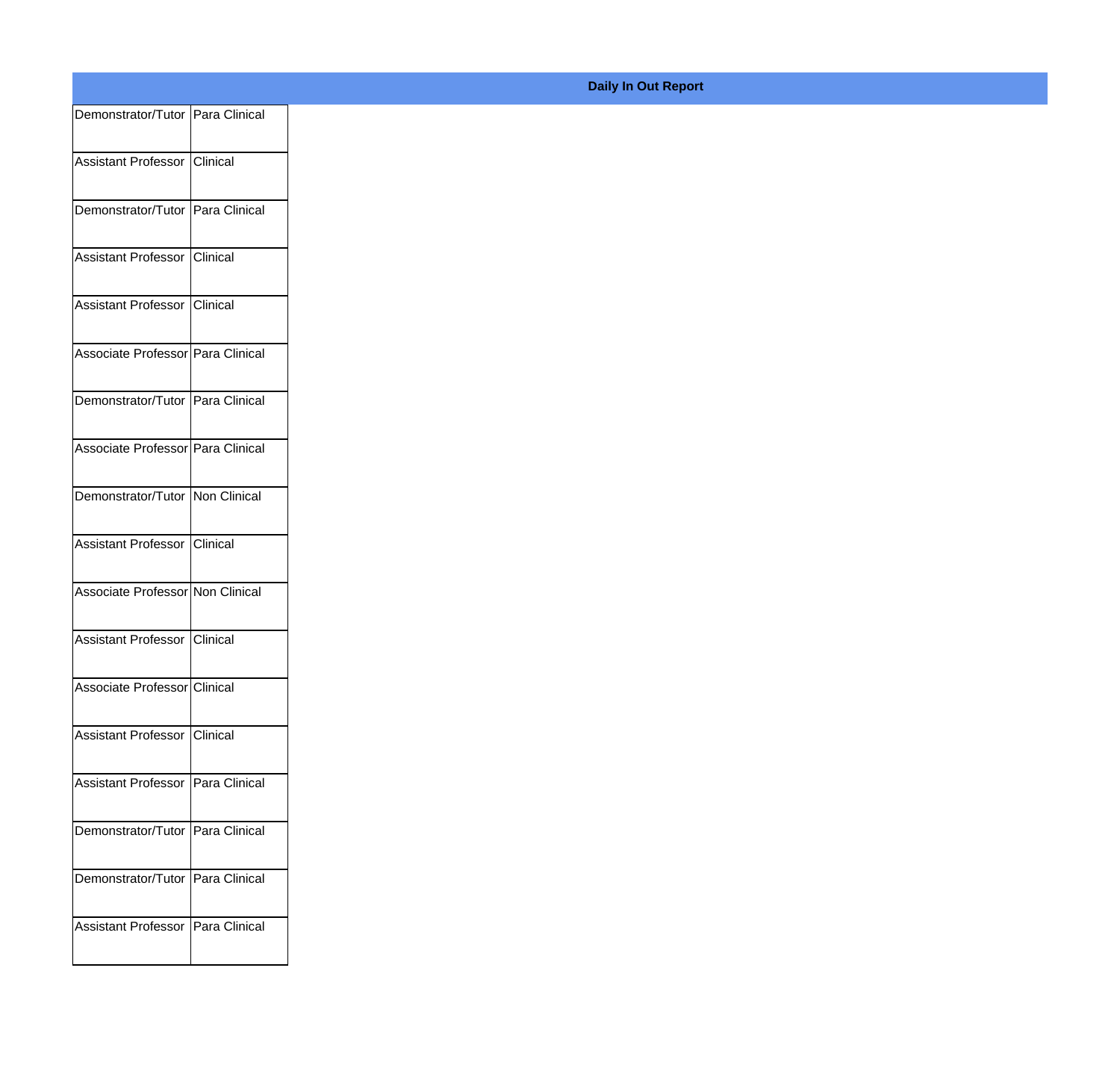|                                           |                                                    |             |          | <b>Daily In Out Report</b> |       |    |                         |
|-------------------------------------------|----------------------------------------------------|-------------|----------|----------------------------|-------|----|-------------------------|
| Government<br>Medical College,<br>Khandwa | DR YASHPAL RAY                                     | 13 Jan 2021 | 10:02:00 |                            | 00:00 | E. | Anatomy                 |
| Government<br>Medical College,<br>Khandwa | <b>IDR DEEPIKA</b><br>IPANWAR                      | 13 Jan 2021 | 10:47:20 | 17:14:44                   | 06:27 | P  | <b>Bio Chemistry</b>    |
| Government<br>Medical College,<br>Khandwa | <b>DR VISHAL</b><br><b>KUMAR</b><br><b>ITHAKRE</b> | 13 Jan 2021 | 10:18:04 | 17:08:54                   | 06:50 | P  | Physiology              |
| Government<br>Medical College,<br>Khandwa | <b>IDR SHAILENDRA</b><br>ISINGH CHOUHAN            | 13 Jan 2021 | 11:06:53 |                            | 00:00 | E  | Orthopaedics            |
| Government<br>Medical College,<br>Khandwa | <b>MOHIT GARG</b>                                  | 13 Jan 2021 | 09:02:53 |                            | 00:00 | E. | <b>General Medicine</b> |
| Government<br>Medical College,<br>Khandwa | <b>WAGHMARE</b><br><b>IRENU</b>                    | 13 Jan 2021 | 11:02:33 | 17:10:06                   | 06:08 | P  | Community<br>Medicine   |